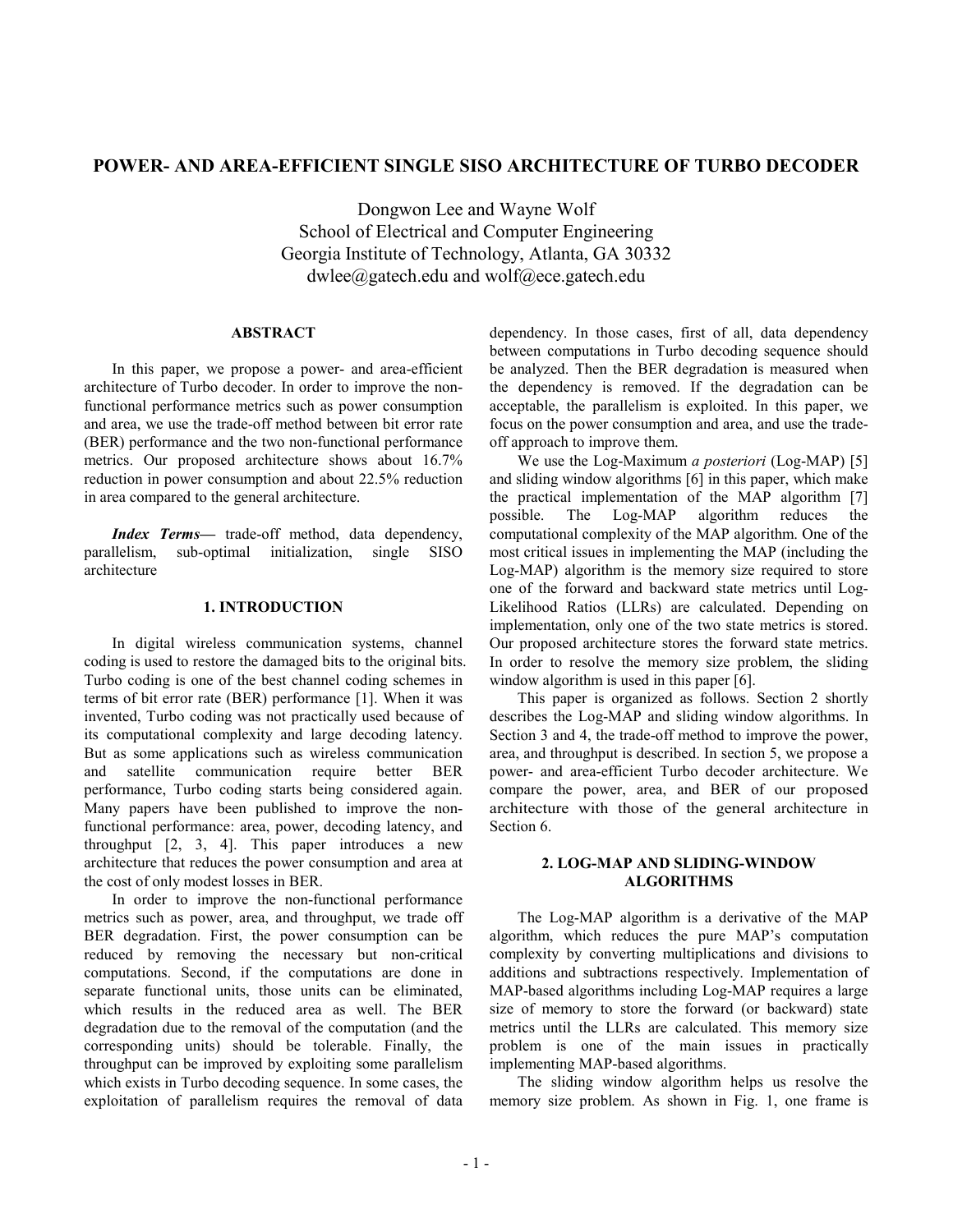

 **Figure 1. General sliding window algorithm** 

divided into several sub-blocks and each sub-block is decoded separately, where *w* represents the size of main window, *g* is the size of guard window, and *N* is the total frame size. Therefore, we need to store the forward (or backward) state metrics only for one small sub-block, instead of the whole frame.

There are two kinds of window in the sliding window algorithm: main window and guard window. As shown in Fig. 1, the forward recursion is accomplished only through the main window, but the backward recursion is carried out through both the main and guard windows. The backward recursion through the guard window (called dummy computation) is not for computing the LLRs, but for obtaining the reliable initial backward metric at the boundary of the main window and the guard window, e.g., at *w*-1, 2*w*-1, etc. The size of guard window is a key factor affecting BER performance; the larger the size, the better the BER performance. The size of guard window should be determined by trade-off between the memory size, the decoding latency, and the BER performance [8]. For simple implementation, the size of guard window can be set to be equal to that of main window [2, 3]; the beta computation unit for the main window can be also used for the guard window without any modification. In this paper, we use the equal-size window method.

## **3. HOW TO IMPROVE THROUGHPUT**

Even though this paper does not focus on throughput, we describe the method to improve the throughput in this section. The throughput is one of the most important nonfunctional performance metrics. In Turbo decoding, the throughput is defined as the rate at which LLR values are produced. We can improve it by pipelining or parallelizing computations in Turbo decoding sequence. (pipelining can be viewed as one of the parallelizing)

Fig. 2 shows the decoding sequence of a non-pipelined architecture. The horizontal axis represents the trellis time and the vertical axis represents the processing time. The forward arrows indicate alpha (forward state metric) and gamma (branch metric) computations and the backward solid arrows indicate beta (backward state metric), gamma, and LLR computations. The dashed backward arrows indicate the beta and gamma computations, which are for



**Figure 2. Non-pipelined decoding sequence**



**Figure 3. Pipelined decoding sequence**



getting the reliable initial beta metric at the boundary as described in section 2. (The equal-size window method is used here) As shown in Fig. 2, the forward and backward computations are done sequentially in the non-pipelined architecture. As a result, the LLR values are produced with interruption; for example, they are generated at processing time index 1, 3, 5, etc., but not generated at time index 2, 4, etc.

In the non-pipelined architecture, two kinds of data dependency limit the throughput: one is within each subblock and the other is across adjacent sub-blocks. First, within each sub-block, computations across the iterations have true data dependency. For example, the  $2<sup>nd</sup>$  half iteration of the  $1<sup>st</sup>$  iteration can be started only after the  $1<sup>st</sup>$ half of the  $1<sup>st</sup>$  iteration is completed. And the  $1<sup>st</sup>$  half of the  $2<sup>nd</sup>$  iteration can be started only after the  $2<sup>nd</sup>$  half of the  $1<sup>st</sup>$ iteration is completed, and so on. This data dependency is due to the inherent nature of the iterative Turbo decoding scheme using the MAP algorithm; the extrinsic values of one component decoder are used as *a priori* information of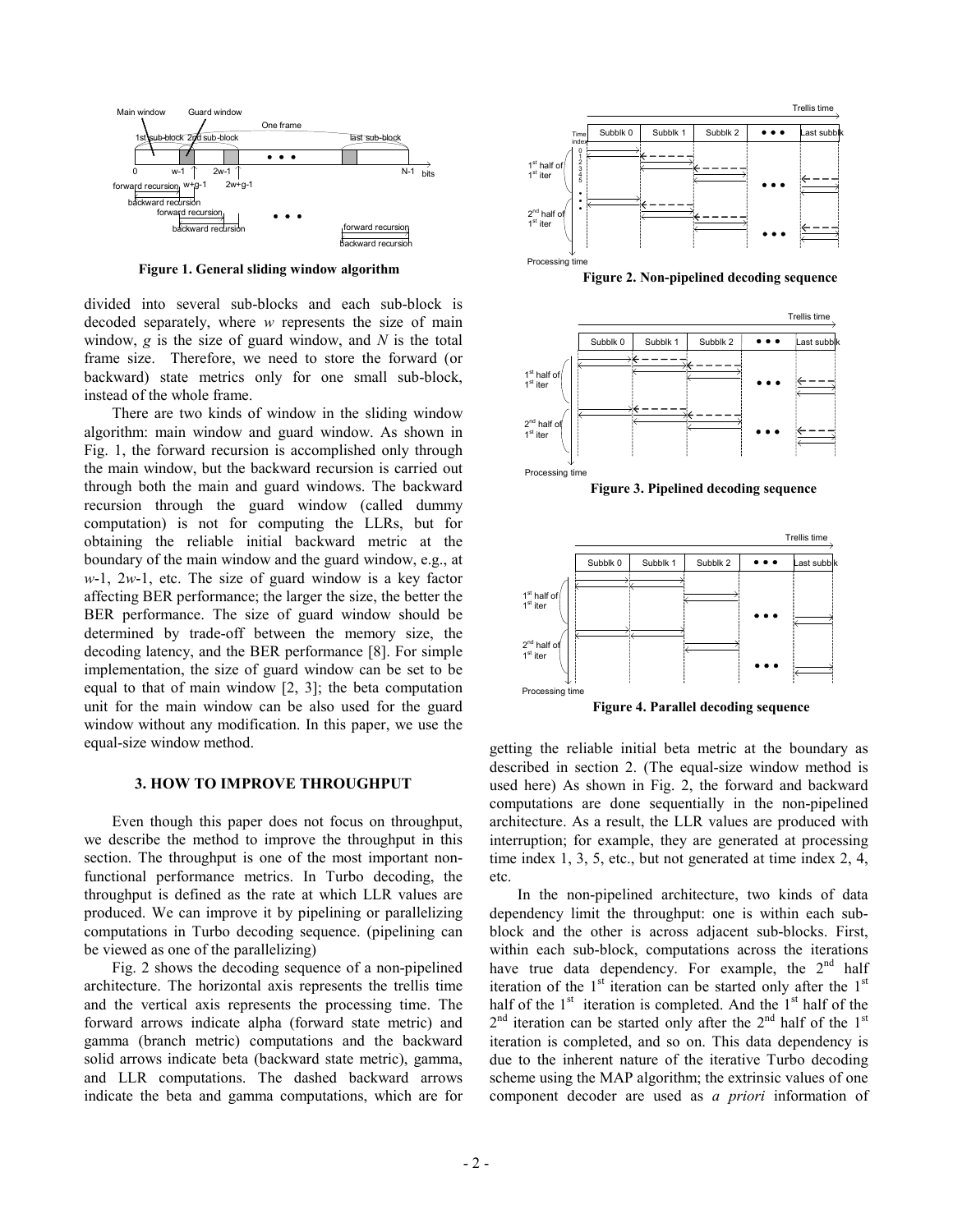another component decoder. Since this dependency is very strong - the removal of the dependency results in a functional failure (huge BER degradation), there is no way to remove this data dependency. Therefore, the decoding sequence within each sub-block should be strictly observed. Because of this limitation, even if an infinite number of functional units are added, the maximum attainable throughput is still limited. Second, another type of data dependency exists across the adjacent sub-blocks. Since it is related to initial beta metric computation, we call it *initial value dependency* in this paper. Although the initial value dependency is also true data dependency, it is very weak – its removal only results in the modest BER degradation.

Fig. 3 shows one example of the decoding sequences with the improved throughput by using pipelining. Compared to Fig. 2, the decoding sequence of following sub-blocks is moved one processing time index ahead. In the middle of pipeline (neither prologue nor epilogue), the three computations corresponding to the backward solid arrow, forward solid arrow, and backward dashed arrow of different three sub-blocks respectively are done at the same time. As a result, the LLR values are generated without interruption and the throughput is about two times that of Fig. 2. In Fig. 3, the initial value dependency is still observed.

In some cases, the pipelining or parallelizing requires the removal of data dependency. In those cases, data dependency between computations should be analyzed and the BER degradation due to the removal of the dependency should be measured. If the BER degradation can be acceptable, the parallelism can be exploited. Fig. 4 shows the example to which the trade-off approach is applied in order to improve the throughput. The decoding sequence is the case with a parallelism level  $= 2$ , i.e. two sub-blocks are concurrently processed. The following decoding sequences are moved one more processing time index ahead compared to that of Fig. 3. Now the initial value dependency is removed. If the BER degradation due to the removal is tolerable, this parallelism can be exploited. The throughput is about four times that of the Fig. 2.

In this paper, we consider serial architecture, not parallel architecture of Turbo decoder. In other words, we consider the architecture corresponding to Fig. 3, not Fig. 4.

## **4. HOW TO REDUCE POWER CONSUMPTION AND AREA**

In section 3, we described how throughput can be improved by the pipelining and parallelizing of computations. If needed, the trade-off approach between the BER performance and the throughput performance is used. In order to reduce the dynamic power consumption and area, we also use the trade-off approach in this section.

As described in section 3, the initial value dependency can be removed at the expense of modest BER losses; the dummy computations (corresponding to the backward



**Figure 5. Decoding sequence with sub-optimal initialization**



**Figure 6. BER performance comparison**

dashed arrows in Fig. 3) can be removed because their results are not directly used to get the LLR values, but to get the reliable initial beta metrics at the boundary (at the end point of each sub-block). All the dashed lines in Fig. 3 can be removed as in Fig. 5. Eliminating these computations definitely results in the reduced dynamic power consumption. Furthermore, the additional BCU and GCU related to the dummy computations are no longer required. The elimination of those units also causes the area to be lowered. This elimination, however, can lead to BER performance degradation, which might be acceptable. But if there are some ways to compensate the degradation, it is better to apply the methods than doing nothing. The larger sub-block size and more iteration number are examples of the compensation methods. But the both methods have a negative effect on the power consumption and area. Boutillon et al. showed another alternative solution, the suboptimal initialization method in [9]. Although they explained the sub-optimal initialization method for parallel architecture, its concept can be also applied to this paper, serial architecture. In the sub-optimal initialization method, the initial beta metrics are referenced across the iterations. For example, as shown in Fig. 5, the final beta metric of subblock 1 at the  $1<sup>st</sup>$  half of the  $1<sup>st</sup>$  iteration is used as the initial beta metric of sub-block 0 at the  $1<sup>st</sup>$  half of the  $2<sup>nd</sup>$  iteration,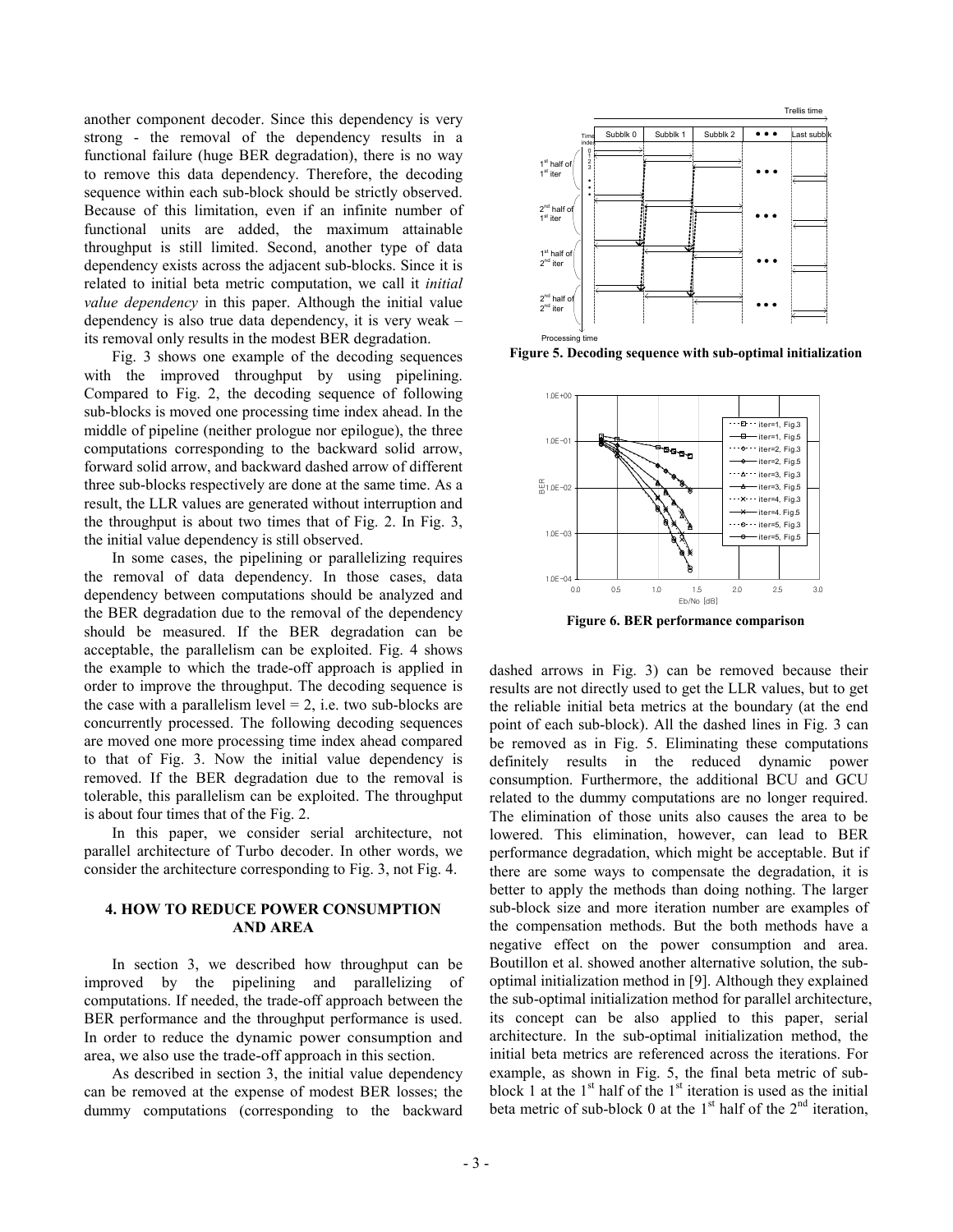and so on. The reference should be taken only within the same component decoder.

Fig. 6 compares the BER performance of Fig. 3 and Fig. 5 decoding sequences. The simulation parameters are set as follows: code rate =  $1/3$ , constraint length = 3, frame length  $= 512$  bits, sub-block length  $= 128$  bits, and the number of iterations  $= 5$ . As shown in Fig. 6, the BER performance degradation of Fig. 5 compared to Fig. 3 is negligible over all  $E_b/N_0$  and iterations. In this paper, the serial architecture corresponding to Fig. 3 is called the general architecture [10], and one corresponding to Fig. 5 is called the proposed architecture. To sum up, we propose a Turbo decoder architecture with the low power consumption and small area for the decoding sequence in Fig. 5.

## **5. TURBO DECODER ARCHITECTURE**

The proposed architecture operates according to the decoding sequence in Fig. 5. In traditional Turbo decoders, several component decoders – mostly two - are used. The two separate Soft-In Soft-Out (SISO) decoders are corresponding to two component encoders respectively. But considering the utilization efficiency of the SISO units, the dual SISO-based scheme is inefficient because one of the two is always in the idle state in turn. For example, the 2<sup>nd</sup> SISO is always in the idle state during every  $1<sup>st</sup>$  half iteration and the  $1<sup>st</sup>$  SISO is always in the idle state during every  $2<sup>nd</sup>$ half iteration. Therefore, we consider a single SISO scheme in this paper.

The block diagram of our proposed architecture based on the single SISO scheme is shown in Fig. 8. It is composed of ALU, memory unit, and controller. The ALU is general, but the memory unit and the controller are specific to our architecture. For showing the difference between the proposed architecture and the general architecture, the general one is also shown in Fig. 7.

#### **5.1. ALU**

Since we use the single SISO scheme and remove the dummy computations in the proposed architecture, only one Alpha Computation Unit (ACU) and one Beta Computation Unit (BCU) are required as shown in Fig. 8. The ACU and BCU are always in operation for two consecutive sub-blocks at the same time excluding at the prologue and epilogue of the pipeline processing. For example, at the time index 1 in Fig. 5, the ACU is working for the sub-block 1 and the BCU is working for the sub-block 0. For this pipeline processing, the gamma branch metrics should be provided to the both ACU and BCU at the same time. Therefore, two Gamma Computation Unit (GCU)s are required.

In the general architecture, the dummy computation is necessary, so one additional BCU and GCU are required as shown in Fig. 7.





**Figure 7. General single SISO architecture**



**Figure 8. Proposed single SISO architecture** 

#### **5.2. Memory**

Three kinds of memory are used in terms of its function: input buffer, interleaver/deinterleaver (I/DI), and LIFO buffer. The input buffer stores the raw received information and parity bits. For continuous decoding, the buffer size should be twice the frame size; during the current frame decoding, the next frame is stored for the future processing. And since the code rate is 1/3 in this example, the input buffer is composed of six component buffers: two for the information bits, two for the first parity bits, and two for the second parity bits. The two for the information bits are shared between the in-order information bits and the interleaved information bits. Secondly, the I/DI is used to permutate the extrinsic values. One I/DI is shared between two component decoding (although we use the single SISO scheme, there are two component decoding procedures) by time-division multiplexing; when the single SISO is operating as the first component decoder, I/DI is used as deinterleaver. And when the single SISO is used as the second component decoder, I/DI is used as interleaver. Finally, there are two kinds of LIFO buffer: one for the alpha metrics and the other for the decoded bits. In this paper, since the alpha computation is first done and the LLR computation is done with the beta computation, a LIFO buffer for the beta metrics is not needed. The size of the two LIFOs is twice the sub-block length respectively, regardless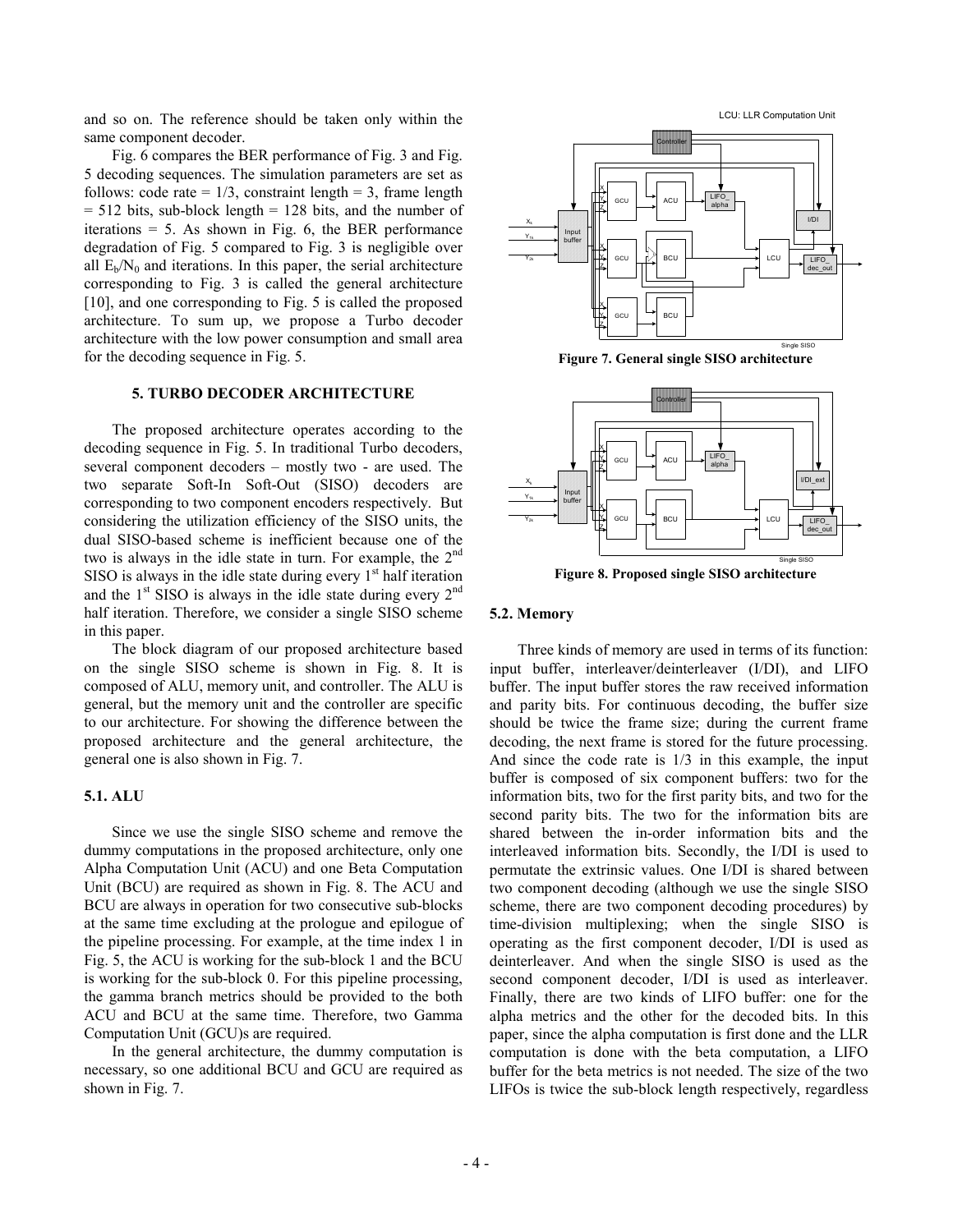|              | Processing time                               |
|--------------|-----------------------------------------------|
| Input buffer | Time index<br>1234567890123456789<br>$\Omega$ |
| $4th$ subblk |                                               |
| $3rd$ subblk |                                               |
| $2nd$ subblk |                                               |
| $1st$ subblk |                                               |

**Figure 9. Read operations to input buffer in normal architecture** 



**Figure 10. Read operations to input buffer in proposed architecture** 

of the total frame size because the sliding window algorithm is used in this paper.

The LIFO buffers are totally the same in the both general and proposed architecture because they are not affected by the dummy computation. But there is difference in the input buffer and I/DI. In order to show the difference, read operations to the input buffer are shown in Fig. 9 and 10 with the example of four sub-blocks. For simplicity, only one buffer (one of the six component buffers) is shown. The first type arrow  $(\rightarrow)$  represents the in-order read operations and the other  $(\rightarrow)$  represents the permuted-order read operations. As shown in Fig. 10, in the proposed architecture, the two memory accesses at most are needed at the same time: one for the forward data reading and the other for the backward data reading. Therefore, the input buffer can be implemented by using a dual-port memory with bidirectional ports. Since write and read operations are not occurred in overlapping segments of time, they can share the bidirectional ports (although write operation is not shown here). But in the general architecture, the three memory accesses at most are needed at the same time as shown in Fig. 9. Therefore, a triple-port memory with bidirectional ports is used to implement the input buffer. The bidirectional port can be shared between write and read operations as in the proposed architecture. This analysis is also applied to the I/DI.

#### **5.3. Controller**

The controller generates all control signals for all memories such as address, chip select, write enable, etc. As shown in Fig. 10, there are only ten states which correspond to the ten time indices, and the control signals to be generated at each state are unique. Therefore, we can design the controller as finite state machine (FSM) [11]. In addition, except for the prologue (time index 0 or 5) and the epilogue (time index 4 or 9), we can represent the three states in the middle (time index 1, 2, 3 or 6, 7, 8) as just one state because the required signal patterns are the same at the all three states. Therefore, even if the number of sub-blocks increases, the FSM-based controller is scalable because the required number of states is always six regardless of the frame length: one for the in-order prologue, one for the inorder middle, one for the in-order epilogue, one for the permuted-order prologue, one for the permuted-order middle, and final one for the permuted-order epilogue. The same design concept is applied to the control part design of the LIFO and I/DI.

## **6. EXPERIMENTAL RESULTS**

We implement the proposed architecture in Verilog language and functionally verify it by comparing its output vector with the golden reference vector which is generated from our high-level C model. Then we synthesize it and measure the area in terms of equivalent gate count by using Xilinx XST tool [12], and measure the dynamic power consumption by using Xpower tool [13]. In order to show the advantages of the proposed architecture in terms of the power consumption and area, we also implement the general architecture.

The simulation parameters in this section are: code rate

**Table 1. Equivalent gate count (frame length = 512 bits, sub-block length = 128 bits)** 

|            |                 | General<br>architecture | Proposed<br>architecture |
|------------|-----------------|-------------------------|--------------------------|
| <b>ALU</b> | <b>ACU</b>      | 3,128                   | 3,128                    |
|            | <b>BCU</b>      | $3,128 \times 2$        | $3,128 \times 1$         |
|            | GCU             | $345 \times 3$          | $345 \times 2$           |
|            | LCU             | 2.992                   | 2,992                    |
| Mem        | Input<br>buffer | 80,081 x 6              | 61,361 x 6               |
|            | I/DI            | 80,081 x 2              | 61,361 x 2               |
|            | LIFO<br>Alpha   | 26,155                  | 26,155                   |
|            | LIFO<br>dec out | 2.444                   | 2.444                    |
| Controller |                 | 7,143                   | 5,389                    |
| Total      |                 | 689,801 (100%)          | 534,814 (77.5%)          |

**Table 2. Dynamic power consumption (mW)**   $($ freq = 188 MHz, Vccint = 1.2V, ambient temp =  $25^{\circ}$ C)

|            | General<br>architecture | Proposed<br>architecture |
|------------|-------------------------|--------------------------|
| ALU        | 72.54                   | 67.82                    |
| Memory     | 123.26                  | 98.20                    |
| Controller | 35.53                   | 26.61                    |
| Total      | 231.33 (100%)           | 192.63 (83.3%)           |